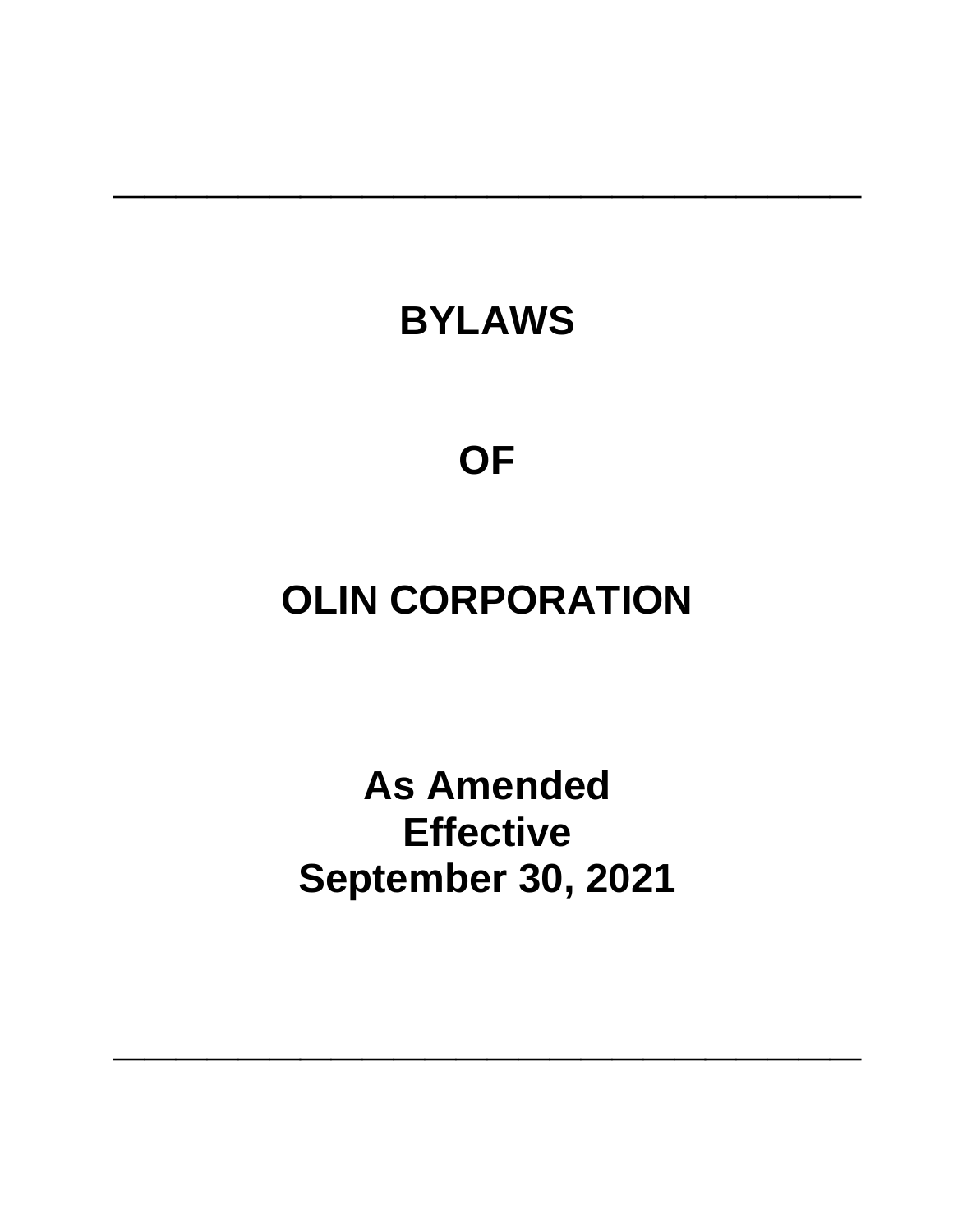### **BYLAWS of OLIN CORPORATION**

#### **ARTICLE I. MEETINGS OF SHAREHOLDERS.**

**SECTION 1. Place of Meetings.** All meetings of the shareholders of Olin Corporation (hereinafter called the "Corporation") shall be held at such place, either within or without the Commonwealth of Virginia, as may from time to time be fixed by the Board of Directors of the Corporation (hereinafter called the "Board").

**SECTION 2. Annual Meetings.** The annual meeting of the shareholders of the Corporation for the election of directors and for the transaction of such other business as may properly come before the meeting shall be held on the last Thursday in April in each year (or, if that day shall be a legal holiday, then on the next succeeding business day), or on such other day and/or in such other month as may be fixed by the Board, at such hour as may be specified in the notice thereof.

**SECTION 3. Special Meetings.** A special meeting of the shareholders for any purpose or purposes, unless otherwise provided by law or in the Articles of Incorporation of the Corporation as from time to time amended (hereinafter called the "Articles"), may be held at any time upon the call of the Board, the Chairman of the Board, the President or the holders of a majority of the shares of the issued and outstanding stock of the Corporation entitled to vote at the meeting.

**SECTION 4. Notice of Meetings.** Except as otherwise provided by law or the Articles, not less than ten nor more than sixty days' notice in writing of the place, day, hour and purpose or purposes of each meeting of the shareholders, whether annual or special, shall be given to each shareholder of record of the Corporation entitled to vote at such meeting, in any manner permitted by Section 13.1-610 of the Virginia Stock Corporation Act (the "VSCA", including electronic transmission as defined in the VSCA). Notice of any meeting of shareholders shall not be required to be given to any shareholder who shall attend the meeting in person or by proxy, unless attendance is for the express purpose of objecting to the transaction of any business because the meeting was not lawfully called or convened, or who shall waive notice thereof in writing signed by the shareholder before, at or after such meeting. Notice of any adjourned meeting need not be given, except when expressly required by law.

**SECTION 5. Quorum.** Shares representing a majority of the votes entitled to be cast on a matter by all classes or series which are entitled to vote thereon, represented in person or by proxy at any meeting of the shareholders, shall constitute a quorum for the transaction of business thereat with respect to such matter, unless otherwise provided by the VSCA or the Articles. In the absence of a quorum at any such meeting or any adjournment or adjournments thereof, the chairman of such meeting or shares representing a majority of the votes cast on the matter of adjournment, either in person or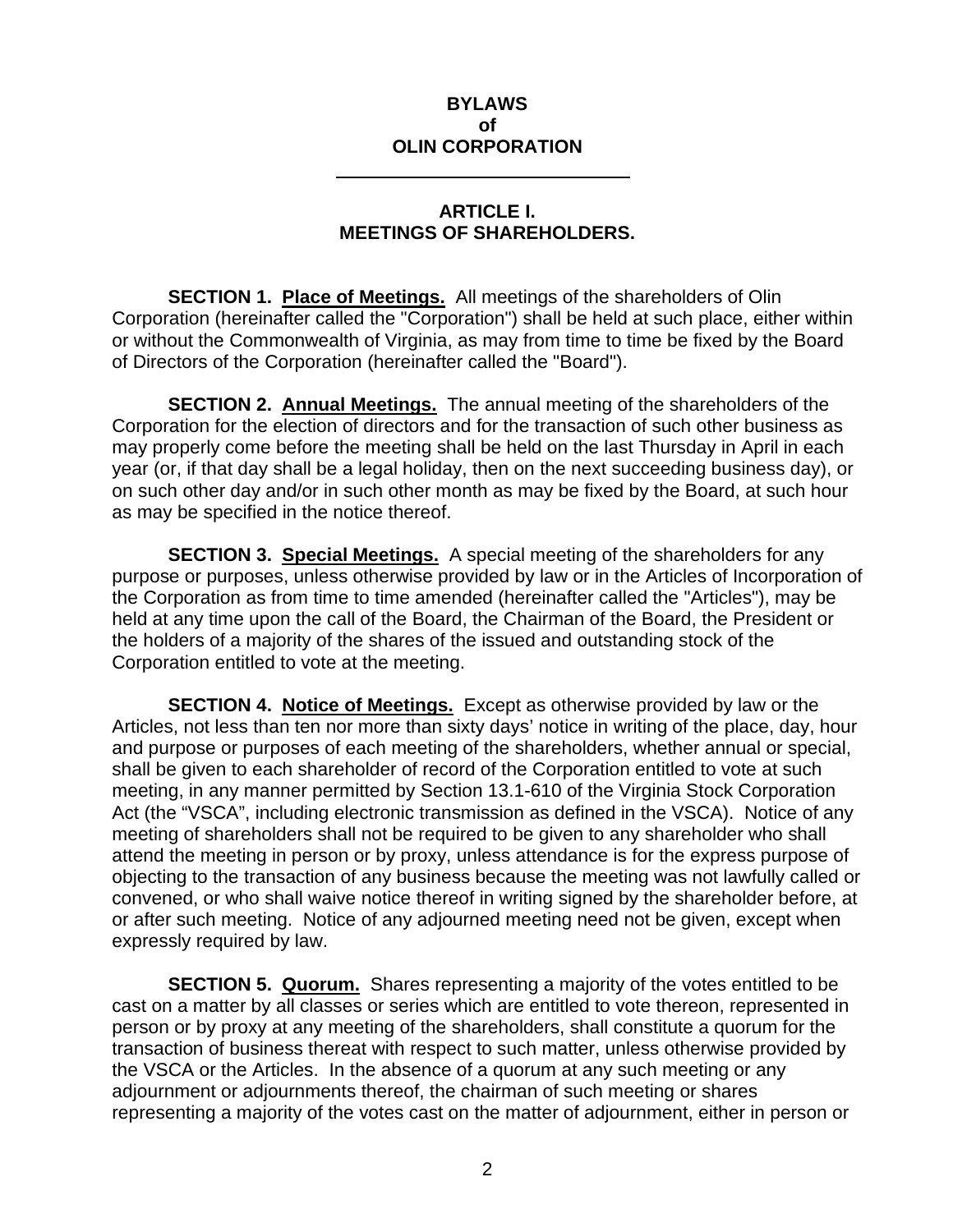by proxy, may adjourn such meeting from time to time until a quorum is obtained. At any such adjourned meeting at which a quorum has been obtained, any business may be transacted which might have been transacted at the meeting as originally called.

**SECTION 6. Voting.** Unless otherwise provided by the VSCA or the Articles, at each meeting of the shareholders each shareholder entitled to vote at such meeting shall be entitled to one vote for each share of stock standing in his or her name on the books of the Corporation upon any date fixed as hereinafter provided, and may vote either in person or by proxy. Unless demanded by a shareholder present in person or represented by proxy at any meeting of the shareholders and entitled to vote thereon or so directed by the chairman of the meeting, the vote on any matter need not be by ballot.

A shareholder or a shareholder's duly authorized attorney-in-fact may execute a writing authorizing another person or persons to act for such shareholder as proxy. Execution may be accomplished by the shareholder or such shareholder's duly authorized attorney-in-fact or authorized officer, director, employee or agent signing such writing or causing such shareholder's signature to be affixed to such writing by any reasonable means including, but not limited to, by facsimile signature.

The President, any Vice President or the Secretary of the Corporation may approve procedures to enable a shareholder or a shareholder's duly authorized attorney-in-fact to authorize another person or persons to act for such shareholder as proxy by transmitting or authorizing an internet transmission, telephone transmission or other means of electronic transmission (as defined in the VSCA) to the person who will be the holder of the proxy or to a proxy solicitation firm, proxy support service organization or like agent duly authorized by the person who will be the holder of the proxy to receive such transmission, provided that any such transmission must either set forth or be submitted with information from which the judges or inspectors of election can determine that the transmission was authorized by the shareholder or the shareholder's duly authorized attorney-in-fact. If it is determined that such transmissions are valid, the judges or inspectors of election shall specify the information upon which they relied. Any copy, facsimile telecommunication or other reliable reproduction of the writing or transmission created pursuant to this Section 6 may be substituted or used in lieu of the original writing or transmission for any and all purposes for which the original writing or transmission could be used, provided that such copy, facsimile telecommunication or other reproduction shall be a complete reproduction of the entire original writing or transmission.

**SECTION 7. Inspectors.** One or more inspectors of election for any meeting of shareholders may be appointed by the chairman of such meeting, for the purpose of receiving and taking charge of proxies and ballots and deciding all questions as to the qualification of voters, the validity of proxies and ballots and the number of votes properly cast and performing such other functions of that position as are provided in, and in accordance with the procedures set forth in, the VSCA.

**SECTION 8. Conduct of Meeting.** The chairman of the meeting at each meeting of shareholders shall have all the powers and authority vested in presiding officers by law or practice, without restriction, as well as the authority to conduct an orderly meeting and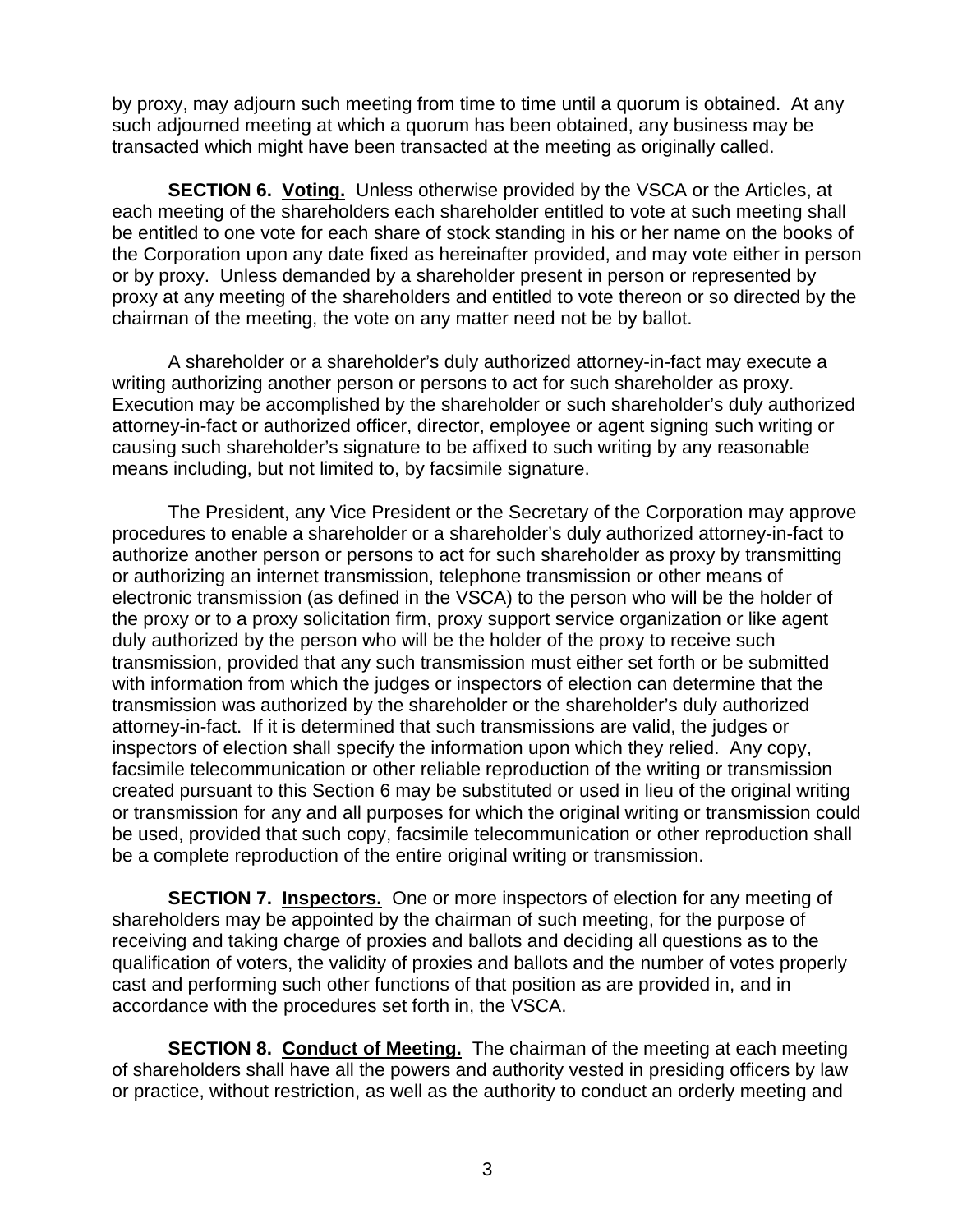to impose reasonable limits on the amount of time taken up in remarks by any one shareholder.

**SECTION 9. Business Proposed by a Shareholder.** To be properly brought before a meeting of shareholders, business must be (i) specified in the notice of meeting (or any supplement thereto) given by or at the direction of the Board of Directors, (ii) otherwise properly brought before the meeting by or at the direction of the Board of Directors or (iii) in the case of an annual meeting of shareholders or a special meeting called at the request of shareholders in accordance with these Bylaws, properly brought before the meeting by a shareholder. In addition to any other applicable requirements, for business to be properly brought before a meeting by a shareholder, the shareholder must have given timely notice thereof in writing to the Secretary of the Corporation. To be timely, a shareholder's notice must be given, either by personal delivery or by United States registered or certified mail, postage prepaid, to the Secretary of the Corporation in the case of an annual meeting, not later than 90 days before the anniversary of the immediately preceding annual meeting and in the case of a special meeting called at the request of shareholders, in accordance with the procedures set forth in Section 10 of Article I of these Bylaws. A shareholder's notice to the Secretary shall set forth as to each matter the shareholder proposes to bring before the meeting (i) a brief description of the business desired to be brought before the meeting, including the complete text of any resolutions to be presented at the meeting with respect to such business, and the reasons for conducting such business at the meeting, (ii) the name and address of record of the shareholder proposing such business, (iii) the class and number of shares of the Corporation that are beneficially owned by the shareholder and any other person on whose behalf the proposal is made, and (iv) any material interest of the shareholder and any other person on whose behalf the proposal is made, in such business. In the event that a shareholder attempts to bring business before a meeting without complying with the foregoing procedure, the chairman of the meeting may declare to the meeting that the business was not properly brought before the meeting and, if he or she shall so declare, such business shall not be transacted.

## **SECTION 10. Special Meeting at Request of Shareholders.**

(a) Any one or more holders of record of a majority of the outstanding shares of Common Stock requesting the Corporation to call a special meeting of shareholders pursuant to Section 2 of Article Eighth of the Articles (collectively, the "Initiating Shareholder") shall give written notice of such request to the Secretary of the Corporation at its principal executive offices (the "Notice"). The Notice shall be sent in the manner and contain all the information that would be required in a notice to the Secretary given pursuant to Section 9 of this Article I.

(b) If the Initiating Shareholder owns of record a majority of the outstanding Common Stock and complies with the other requirements of Sections 9 and 10(a) of this Article I, as determined by the Secretary of the Corporation, the Corporation shall be required to call the special meeting of shareholders requested by the Initiating Shareholder.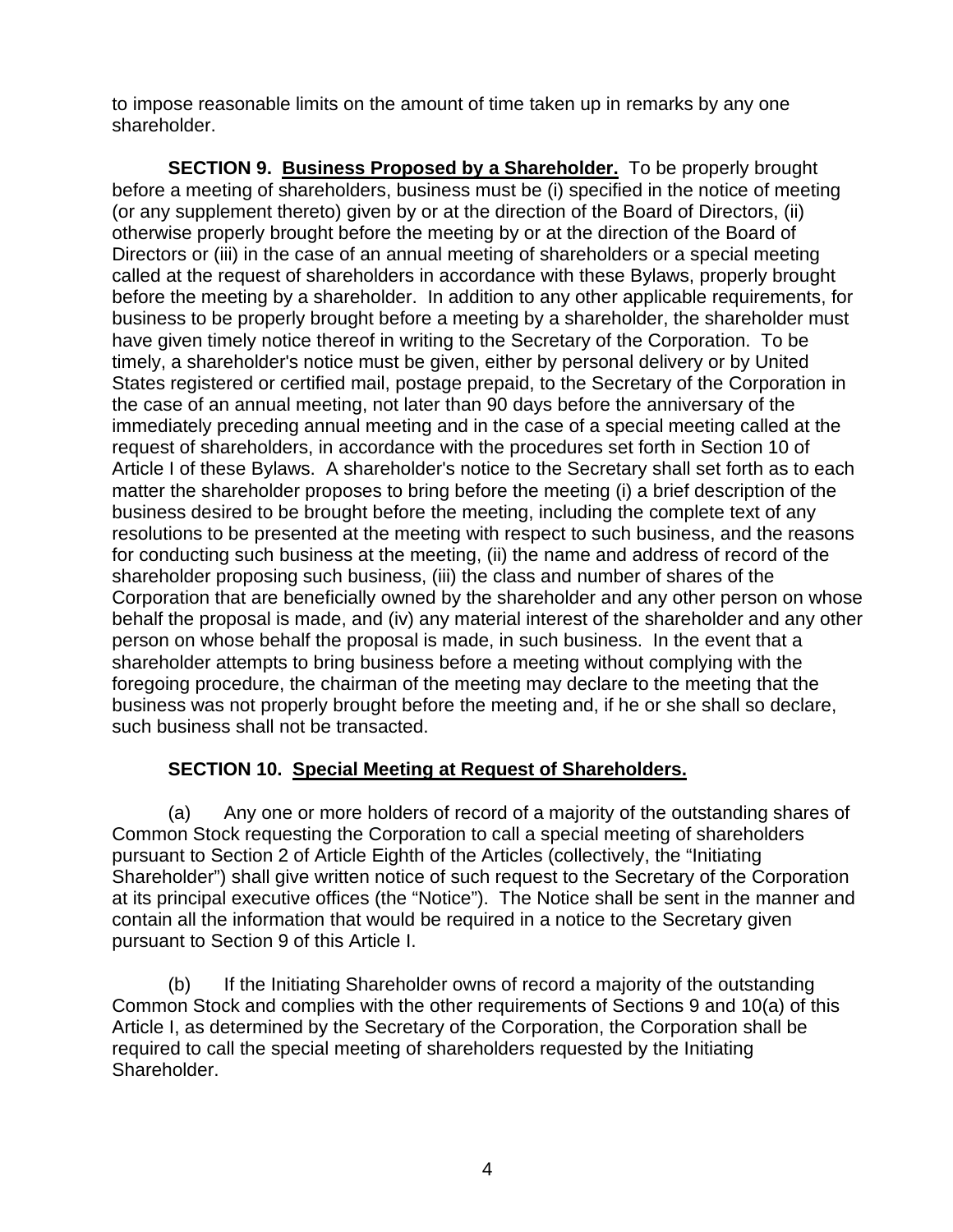(c) The record date for determining the shareholders of record entitled to vote at a special meeting called pursuant to this Section 10 shall be fixed by the Board of Directors which record date will be within 60 days of the date the Secretary of the Corporation determines the Corporation is required to call such special meeting. Notice of the meeting shall be given by the Corporation in any manner permitted by Section 13.1- 610 of the VSCA, including electronic transmission (as defined in the VSCA) to shareholders of record on such record date within 10 days after the record date (or such longer period as may be necessary for the Corporation to file its proxy materials with, and receive and respond to the comments of, the Securities and Exchange Commission), and the meeting will be held within 50 days after the date of mailing of the notice, as determined by the Board of Directors.

(d) The business to be conducted at a special meeting called pursuant to this Section 10 shall be limited to the business set forth in the Notice and such other business or proposals as the Board of Directors shall determine and shall be set forth in the notice of meeting. The Board of Directors or the Chairman of the Board may determine other rules and procedures for the conduct of the meeting.

## **ARTICLE II. BOARD OF DIRECTORS.**

**SECTION 1. Number, Term, Election.** The property, business and affairs of the Corporation shall be managed under the direction of the Board as from time to time constituted. The Board shall consist of ten directors, but the number of directors may be increased to any number, not more than eighteen directors, or decreased to any number, not less than three directors, by amendment of these Bylaws. No director need be a shareholder. Each director shall stand for election for a term expiring at the next succeeding annual meeting of shareholders and until a successor shall have been elected and qualified or until such director's prior death, resignation, disqualification or removal. In case the number of directors shall be increased, the additional directors to fill the vacancies caused by such increase shall be elected in accordance with the provisions of Section 4 of Article VI of these Bylaws.

Except as provided in the following paragraph, each director shall be elected by a vote of the majority of the votes cast with respect to that director-nominee's election at a meeting for the election of directors at which a quorum is present. For purposes of this Section 1, a majority of the votes cast means that the number of shares voted "for" a director must exceed the number of shares voted "against" that director.

The foregoing paragraph shall not apply to any election of directors if there are more nominees for election than the number of directors to be elected, one or more of whom are properly proposed by shareholders. A nominee for director in an election to which this paragraph applies shall be elected by a plurality of the votes cast in such election.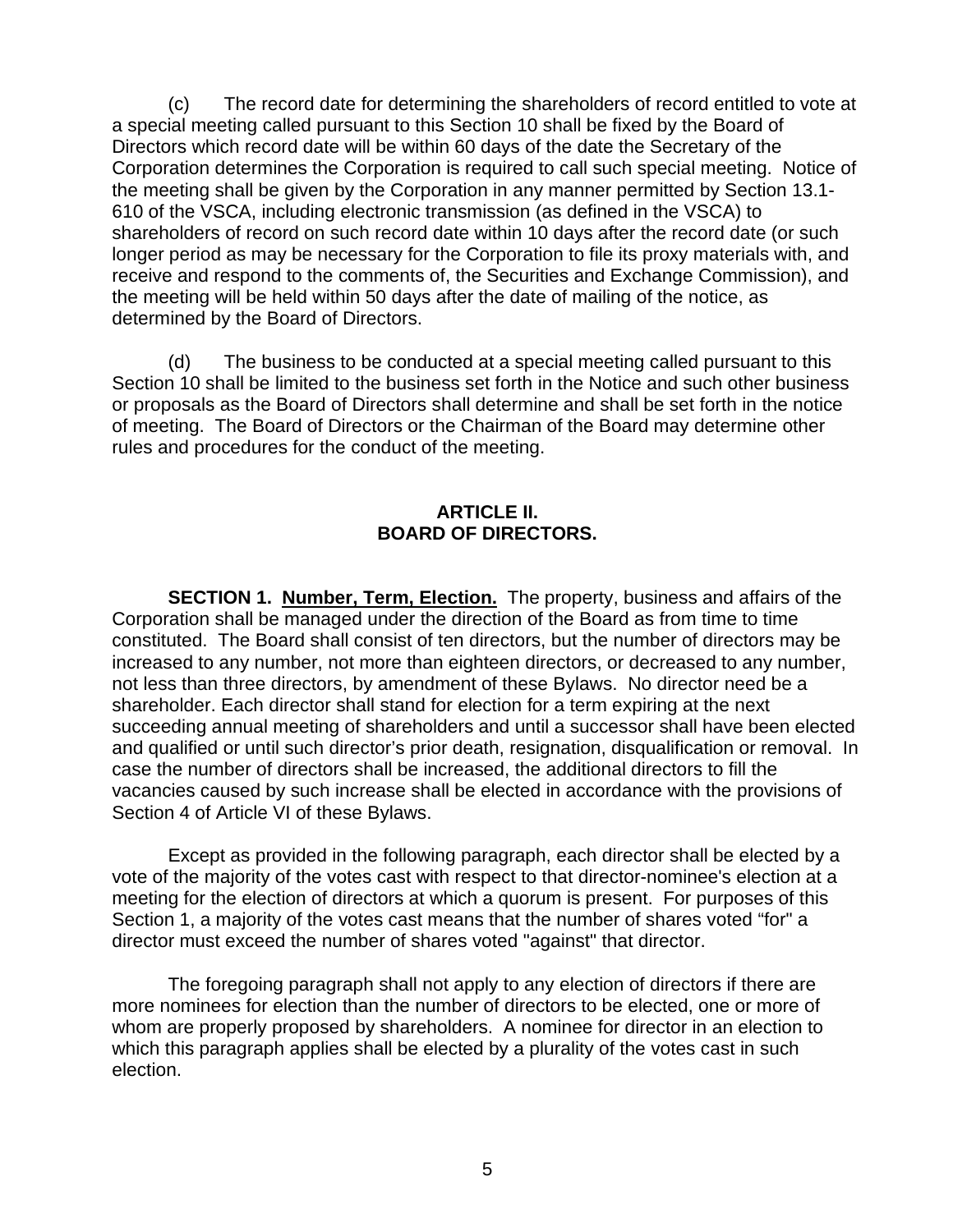Subject to the rights of holders of any Preferred Stock outstanding, nominations for the election of directors may be made by the Board or a committee appointed by the Board or by any shareholder entitled to vote in the election of directors generally. However, any shareholder entitled to vote in the election of directors generally may nominate one or more persons for election as directors at a meeting only if it is an annual meeting and written notice of such shareholder's intent to make such nomination or nominations has been given, either by personal delivery or by United States registered or certified mail, postage prepaid, to the Secretary not later than 90 days before the anniversary of the immediately preceding annual meeting. Each such notice shall set forth: (a) the name and address of the shareholder who intends to make the nomination and of the person or persons to be nominated; (b) a representation that the shareholder is a holder of record of shares of the Corporation entitled to vote at such meeting (stating the class and number thereof) and intends to appear in person or by proxy at the meeting to nominate the person or persons specified in the notice; (c) a description of all arrangements or understandings between the shareholder and each nominee and any other person or persons (naming such person or persons) pursuant to which the nomination or nominations are to be made by the shareholder; and (d) such other information regarding each nominee proposed by such shareholder as would be required to be included in a proxy statement filed pursuant to the proxy rules of the Securities and Exchange Commission had the nominee been nominated or intended to be nominated by the Board of Directors, and shall include a consent signed by each such nominee to serve as a director of the Corporation if so elected. The chairman of the meeting may refuse to acknowledge the nomination by a shareholder of any person that is not made in compliance with the foregoing procedure.

**SECTION 2. Compensation.** Each director, in consideration of his or her serving as such, shall be entitled to receive from the Corporation such amount per annum or such fees for attendance at Board and Committee meetings, or both, in cash or other property, including securities of the Corporation, as the Board shall from time to time determine, together with reimbursements for the reasonable expenses incurred by him or her in connection with the performance of his or her duties. Nothing contained herein shall preclude any director from serving the Corporation, or any subsidiary or affiliated corporation, in any other capacity and receiving appropriate compensation therefor. If the Board adopts a resolution to that effect, any director may elect to defer all or any part of the annual and other fees hereinabove referred to for such period and on such terms and conditions as shall be permitted by such resolution.

**SECTION 3. Place of Meetings.** The Board may hold its meetings at such place or places within or without the Commonwealth of Virginia as it may from time to time by resolution determine or as shall be specified or fixed in the respective notices or waivers of notice thereof.

**SECTION 4. Organization Meeting.** After each annual election of directors, as soon as conveniently may be, the newly constituted Board shall meet for the purposes of organization. At such organization meeting, the newly constituted Board shall elect officers of the Corporation and transact such other business as shall come before the meeting. Notice of organization meetings of the Board need not be given. Any organization meeting may be held at any other time or place which shall be specified in a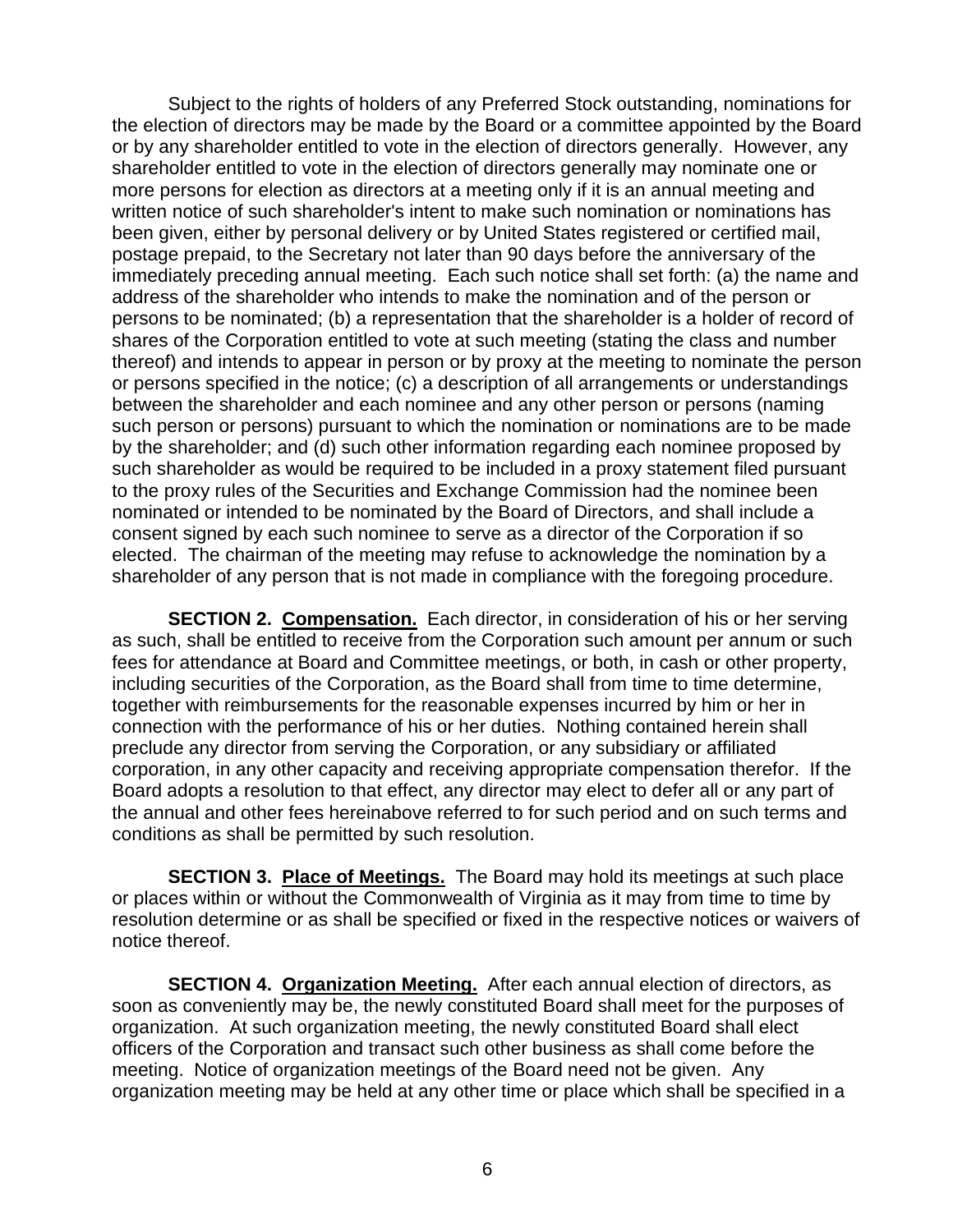notice given as hereinafter provided for special meetings of the Board, or in a waiver of notice thereof signed by all the directors.

**SECTION 5. Regular Meetings.** Regular meetings of the Board may be held at such time and place as may from time to time be specified in a resolution adopted by the Board then in effect; and, unless otherwise required by such resolution, or by law, notice of any such regular meeting need not be given.

**SECTION 6. Special Meetings.** Special meetings of the Board shall be held whenever called by the Chairman of the Board or the Chief Executive Officer, or at the request of any three directors, by the Secretary. Notice of a special meeting shall be mailed to each director, addressed to him or her at his or her residence or usual place of business, not later than the second day before the day on which such meeting is to be held, or may be given to him or her by electronic transmission (as defined in the VSCA), which shall be deemed given as set forth in Section 13.1-686.c of the VSCA. Neither the business to be transacted at, nor the purpose of, any regular or special meeting of the Board need be specified in the notice of such meeting, unless required by the Articles or by the VSCA.

**SECTION 7. Quorum.** At each meeting of the Board the presence of a majority of the number of directors fixed by these Bylaws shall be necessary to constitute a quorum. The act of a majority of the directors present at a meeting at which a quorum shall be present shall be the act of the Board, except as may be otherwise required by the Articles or these Bylaws. Any meeting of the Board may be adjourned by a majority vote of the directors present at such meeting or by the Chairman of the Board.

**SECTION 8. Waivers of Notice of Meetings.** Anything in these Bylaws or in any resolution adopted by the Board to the contrary notwithstanding, notice of any meeting of the Board need not be given to any director if such notice shall be waived in writing signed by such director before, at or after the meeting, or if such director shall be present at the meeting. Any meeting of the Board shall be a legal meeting without any notice having been given or regardless of the giving of any notice or the adoption of any resolution in reference thereto, if every member of the Board shall be present thereat. Except as otherwise provided by law or these Bylaws, waivers of notice of any meeting of the Board need not contain any statement of the purpose of the meeting.

**SECTION 9. Telephone Meetings.** Members of the Board or any committee may participate in a meeting of the Board or such committee by means of a conference telephone or other means of communications whereby all directors participating may simultaneously hear each other during the meeting, and participation by such means shall constitute presence in person at such meeting.

**SECTION 10. Actions Without Meetings.** Any action that may be taken at a meeting of the Board or of a committee may be taken without a meeting if a consent in writing, setting forth the action, shall be signed, either before or after such action, by all of the directors or all of the members of the committee, as the case may be. Such consent shall have the same force and effect as a unanimous vote.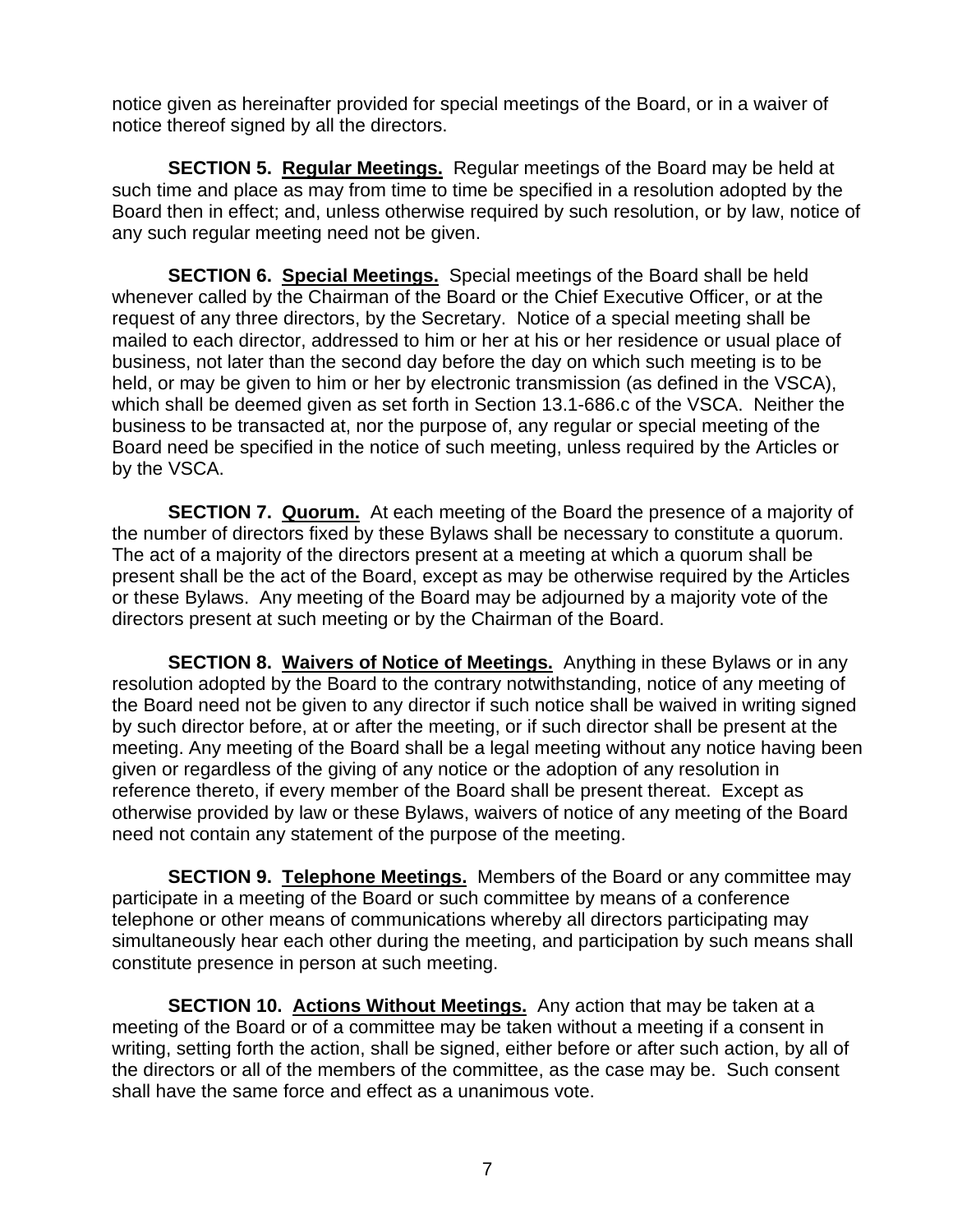**SECTION 11. Chairman of the Board.** A Chairman of the Board shall be elected by the Board and shall preside at all meetings of the Board and of the shareholders and, in the absence of the Chairman of the Executive Committee, at all meetings of the Executive Committee. He or she shall perform such other duties and exercise such other powers as may from time to time be prescribed by the Board or, if he or she shall not be the Chief Executive Officer, by the Chief Executive Officer.

#### **ARTICLE III.[1](#page-7-0) INDEMNIFICATION AND LIMIT ON LIABILITY.**

(a) Every person who is or was a director, officer or employee of the Corporation, or who, at the request of the Corporation, serves or has served in any such capacity with another corporation, partnership, joint venture, trust, employee benefit plan, or other enterprise shall be indemnified by the Corporation against any and all liability and reasonable expense that may be incurred by him or her in connection with or resulting from any claim, action or proceeding (whether brought in the right of the Corporation or any such other corporation, entity, plan or otherwise), civil or criminal, in which he or she may become involved, as a party or otherwise, by reason of his or her being or having been a director, officer or employee of the Corporation, or such other corporation, entity or plan while serving at the request of the Corporation, whether or not he or she continues to be such at the time such liability or expense shall have been incurred, unless such person engaged in willful misconduct or a knowing violation of the criminal law.

As used in this Article III: (i) the terms "liability" and "expense" shall include, but shall not be limited to, counsel fees and disbursements and amounts of judgments, fines or penalties against, and amounts paid in settlement by, a director, officer or employee; (ii) the terms "director," "officer" and "employee," unless the context otherwise requires, include the estate or personal representative of any such person; (iii) a person is considered to be serving an employee benefit plan as a director, officer or employee of the plan at the Corporation's request if his or her duties to the Corporation also impose duties on, or otherwise involve services by, him or her to the plan or, in connection with the plan, to participants in or beneficiaries of the plan; (iv) the term "occurrence" means any act or failure to act, actual or alleged, giving rise to a claim, action or proceeding; and (v) service as a trustee or as a member of a management or similar committee of a partnership or joint venture shall be considered service as a director, officer or employee of the trust, partnership or joint venture.

The termination of any claim, action or proceeding, civil or criminal, by judgment, settlement, conviction or upon a plea of *nolo contendere*, or its equivalent, shall not create a presumption that a director, officer or employee did not meet the standards of conduct set forth in this paragraph (a). The burden of proof shall be on the Corporation to establish, by a preponderance of the evidence, that the relevant standards of conduct set forth in this paragraph (a) have not been met.

<span id="page-7-0"></span><sup>1</sup> Compiler's Note: This Article III was adopted by the shareholders at the Annual Meeting of Shareholders, April 28, 1994.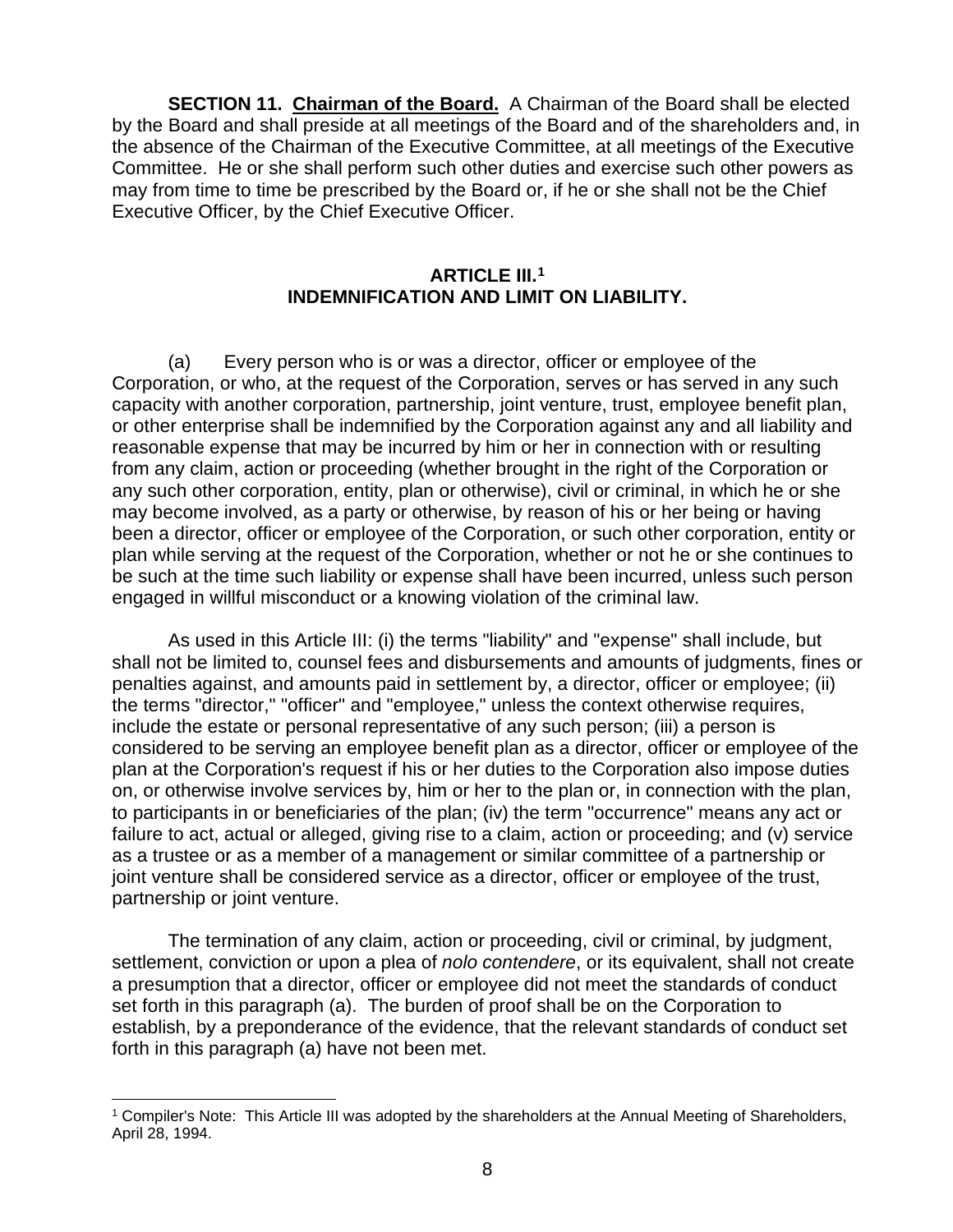(b) Any indemnification under paragraph (a) of this Article shall be made unless (i) the Board, acting by a majority vote of those directors who were directors at the time of the occurrence giving rise to the claim, action or proceeding involved and who are not at the time parties to such claim, action or proceeding (provided there are at least five such directors), finds that the director, officer or employee has not met the relevant standards of conduct set forth in such paragraph (a), or (ii) if there are not at least five such directors, the Corporation's principal Virginia legal counsel, as last designated by the Board as such prior to the time of the occurrence giving rise to the claim, action or proceeding involved, or in the event for any reason such Virginia counsel is unwilling to so serve, then Virginia legal counsel mutually acceptable to the Corporation and the person seeking indemnification, deliver to the Corporation their written advice that, in their opinion, such standards have not been met.

(c) Expenses incurred with respect to any claim, action or proceeding of the character described in paragraph (a) shall, except as otherwise set forth in this paragraph (c), be advanced by the Corporation prior to the final disposition thereof upon receipt of an undertaking by or on behalf of the recipient to repay such amount if it is ultimately determined that he or she is not entitled to indemnification under this Article III. No security shall be required for such undertaking and such undertaking shall be accepted without reference to the recipient's financial ability to make repayment. Notwithstanding the foregoing, the Corporation may refrain from, or suspend, payment of expenses in advance if at any time before delivery of the final finding described in paragraph (b), the Board or Virginia legal counsel, as the case may be, acting in accordance with the procedures set forth in paragraph (b), find by a preponderance of the evidence then available that the officer, director or employee has not met the relevant standards of conduct set forth in paragraph (a).

(d) No amendment or repeal of this Article III shall adversely affect or deny to any director, officer or employee the rights of indemnification provided in this Article III with respect to any liability or expense arising out of a claim, action or proceeding based in whole or substantial part on an occurrence the inception of which takes place before or while this Article III, as adopted by the shareholders of the Corporation at the 1986 Annual Meeting of the Corporation, is in effect. The provisions of this paragraph (d) shall apply to any such claim, action or proceeding whenever commenced, including any such claim, action or proceeding commenced after any amendment or repeal to this Article III.

(e) The rights of indemnification provided in this Article III shall be in addition to any rights to which any such director, officer or employee may otherwise be entitled by contraction or as a matter of law.

(f) In any proceeding brought by or in the right of the Corporation or brought by or on behalf of shareholders of the Corporation, no director or officer of the Corporation shall be liable to the Corporation or its shareholders for monetary damages with respect to any transaction, occurrence or course of conduct, whether prior or subsequent to the effective date of this Article lll, except for liability resulting from such person's having engaged in willful misconduct or a knowing violation of the criminal law or any federal or state securities law.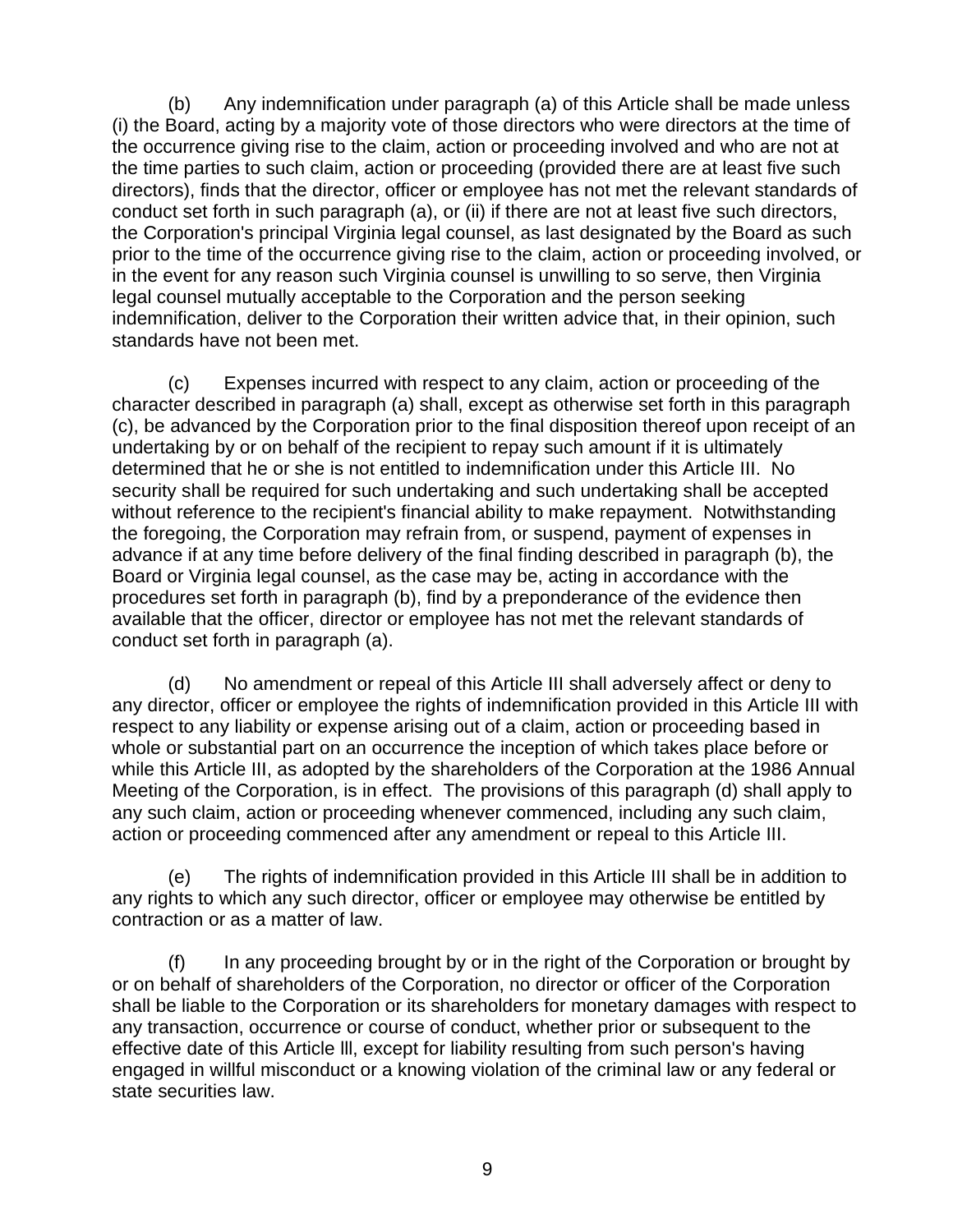(g) An amendment to this Article III shall be approved only by a majority of the votes entitled to be cast by each voting group entitled to vote thereon.

#### **ARTICLE IV. COMMITTEES.**

**SECTION 1. Executive Committee.** The Board may, by resolution or resolutions adopted by a majority of the number of directors fixed by these Bylaws, appoint two or more directors to constitute an Executive Committee, each member of which shall serve as such during the pleasure of the Board, and may designate for such Committee a Chairman, who shall continue as such during the pleasure of the Board.

All completed action by the Executive Committee shall be reported to the Board at its meeting next succeeding such action or at its meeting held in the month following the taking of such action, and shall be subject to revision or alteration by the Board; provided, that no acts or rights of third parties shall be affected by any such revision or alteration.

The Executive Committee shall fix its own rules of procedure and shall meet where and as provided by such rules or by resolution of the Board. At all meetings of the Executive Committee, a majority of the full number of members of such Committee shall constitute a quorum, and in every case the affirmative vote of a majority of members present at any meeting of the Executive Committee at which a quorum is present shall be necessary for the adoption of any resolution.

During the intervals between the meetings of the Board, the Executive Committee shall possess and may exercise all the power and authority of the Board (including, without limitation, all the power and authority of the Board in the management, control and direction of the financial affairs of the Corporation) except with respect to those matters reserved to the Board by the VSCA, in such manner as the Executive Committee shall deem best for the interests of the Corporation, in all cases in which specific directions shall not have been given by the Board.

**SECTION 2. Other Committees.** To the extent permitted by the VSCA, the Board may from time to time by resolution adopted by a majority of the number of directors fixed by these Bylaws create such other committees of directors as the Board shall deem advisable and with such limited authority, functions and duties as the Board shall by resolution prescribe. The Board shall have the power to change the members of any such committee at any time, to fill vacancies, and to discharge any such committee, either with or without cause, at any time.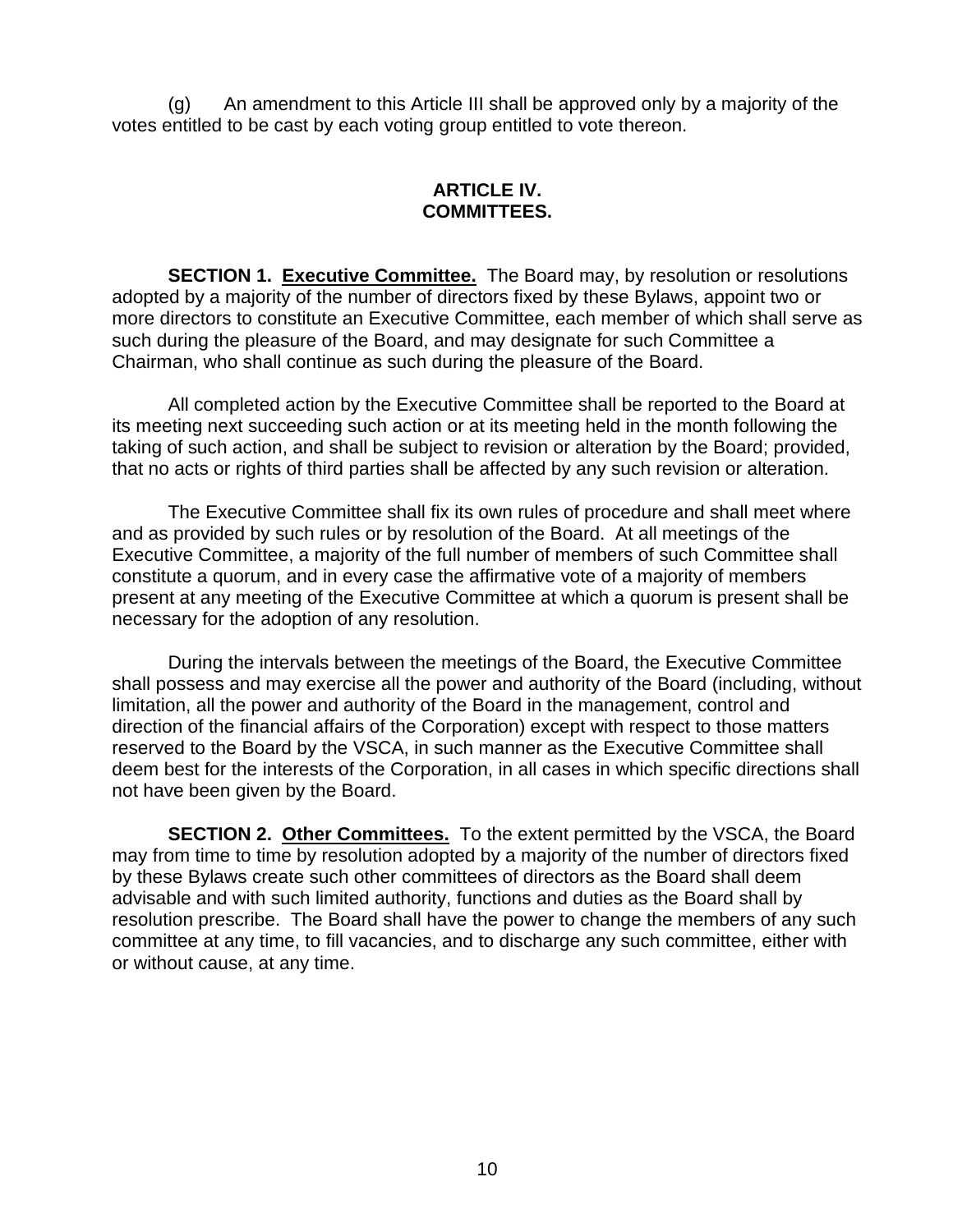#### **ARTICLE V. OFFICERS.**

**SECTION 1. Number, Term, Election.** The officers of the Corporation shall be a Chief Executive Officer, a President, one or more Vice Presidents, a Treasurer, a Controller and a Secretary. The Board may appoint such other officers and such assistant officers and agents with such powers and duties as the Board may find necessary or convenient to carry on the business of the Corporation. Such officers and assistant officers shall serve until their successors shall be chosen, or as otherwise provided in these Bylaws. Any two or more offices may be held by the same person.

**SECTION 2. Chief Executive Officer.** The Chief Executive Officer shall, subject to the control of the Board and any Executive Committee, have full authority and responsibility for directing the conduct of the business, affairs and operations of the Corporation. In addition to acting as Chief Executive Officer of the Corporation, he or she shall perform such other duties and exercise such other powers as may from time to time be prescribed by the Board and shall see that all orders and resolutions of the Board and any Executive Committee are carried into effect. In the event of the inability of the Chief Executive Officer to act, the Board will designate an officer of the Corporation to perform the duties of that office.

**SECTION 3. President.** The President shall have such powers and perform such duties as may from time to time be prescribed by the Board or, if he or she shall not be the Chief Executive Officer, by the Chief Executive Officer.

**SECTION 4. Vice Presidents.** Each Vice President shall have such powers and perform such duties as may from time to time be prescribed by the Board, the Chief Executive Officer or any officer to whom the Chief Executive Officer may have delegated such authority.

**SECTION 5. Treasurer.** The Treasurer shall have the general care and custody of the funds and securities of the Corporation. He or she shall perform such other duties and exercise such other powers as may from time to time be prescribed by the Board, the Chief Executive Officer or any officer to whom the Chief Executive Officer may have delegated such authority. If the Board shall so determine, he or she shall give a bond for the faithful performance of his or her duties, in such sum as the Board may determine to be proper, the expense of which shall be borne by the Corporation. To such extent as the Board shall deem proper, the duties of the Treasurer may be performed by one or more assistants, to be appointed by the Board.

**SECTION 6. Controller.** The Controller shall be the principal accounting officer of the Corporation. He or she shall keep full and accurate accounts of all assets, liabilities, receipts and disbursements and other transactions of the Corporation and cause regular audits of the books and records of the Corporation to be made. He or she shall also perform such other duties and exercise such other powers as may from time to time be prescribed by the Board, the Chief Executive Officer or any officer to whom the Chief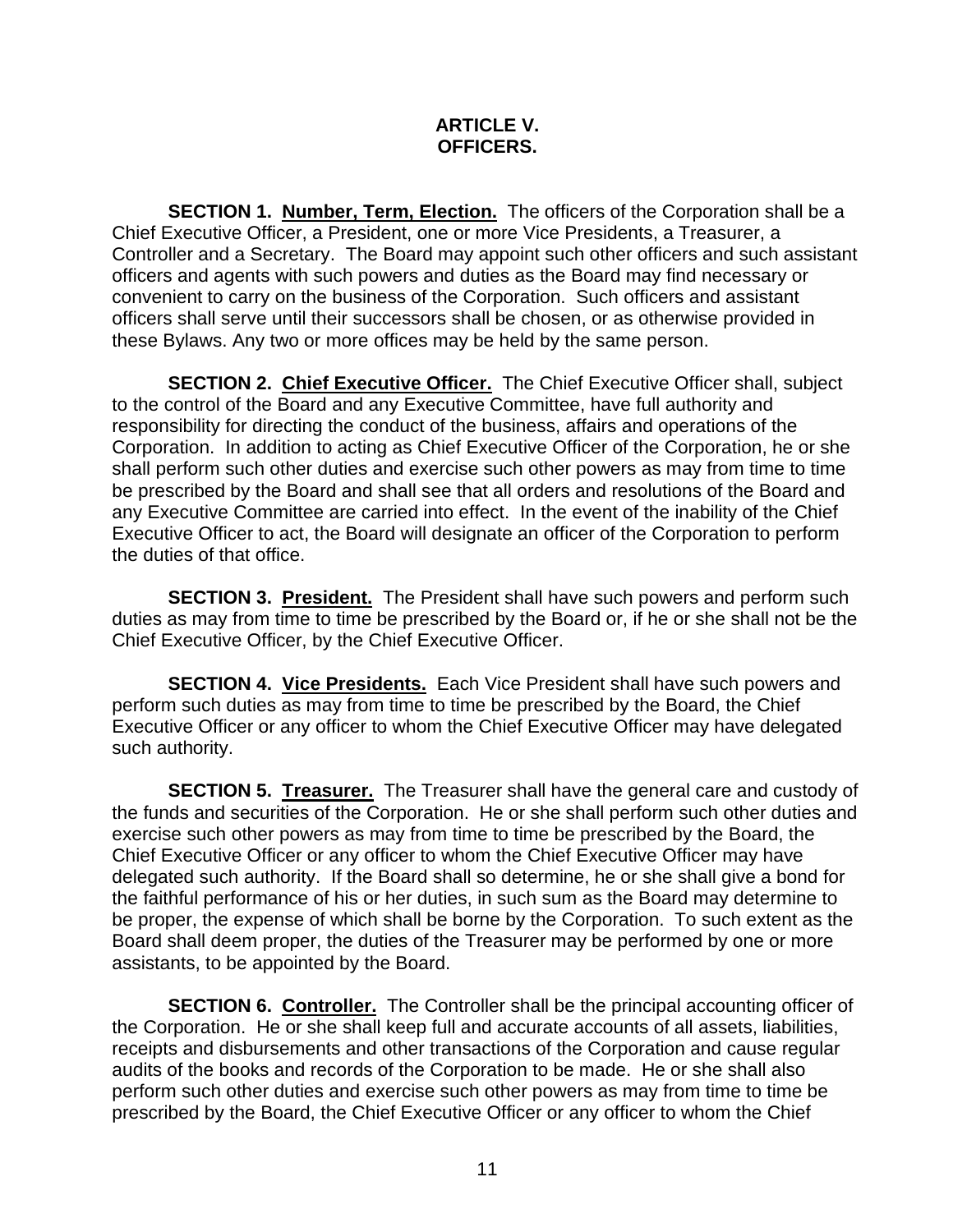Executive Officer may have delegated such authority. If the Board shall so determine, he or she shall give a bond for the faithful performance of his or her duties, in such sum as the Board may determine to be proper, the expense of which shall be borne by the Corporation. To such extent as the Board shall deem proper, the duties of the Controller may be performed by one or more assistants, to be appointed by the Board.

**SECTION 7. Secretary.** The Secretary shall keep the minutes of meetings of shareholders, of the Board, and, when requested, of Committees of the Board; and he or she shall attend to the giving and serving of notices of all meetings thereof. He or she shall keep or cause to be kept such stock and other books, showing the names of the shareholders of the Corporation, and all other particulars regarding them, as may be required by law. He or she shall also perform such other duties and exercise such other powers as may from time to time be prescribed by the Board, the Chief Executive Officer or any officer to whom the Chief Executive Officer may have delegated such authority. To such extent as the Board shall deem proper, the duties of the Secretary may be performed by one or more assistants, to be appointed by the Board.

#### **ARTICLE VI. REMOVALS, RESIGNATIONS AND VACANCIES.**

**SECTION 1. Removal of Directors.** Any director may be removed at any time but only with cause, by the affirmative vote of the holders of record of a majority of the shares of the Corporation entitled to vote on the election of directors, taken at a special meeting of the shareholders, the purpose, or one of the purposes, of which (as stated in the meeting notice) is removal of the director.

**SECTION 2. Removal of Officers.** Any officer, assistant officer or agent of the Corporation may be removed at any time, either with or without cause, by the Board in its absolute discretion. Any such removal shall be without prejudice to the recovery of damages for breach of the contract rights, if any, of the officer, assistant officer or agent removed. Election or appointment of an officer, assistant officer or agent shall not of itself create contract rights.

**SECTION 3. Resignation.** Any director, officer or assistant officer of the Corporation may resign as such at any time by giving his or her written resignation to the Board, the Chief Executive Officer or the Secretary of the Corporation. Such resignation shall take effect at the time or upon the occurrence of a future event specified therein or, if no time or such event is specified therein, at the time of delivery thereof, and, unless otherwise specified therein, the acceptance of such resignation shall not be necessary to make it effective.

**SECTION 4. Vacancies.** Any vacancy in the Board caused by death, resignation, disqualification, removal, an increase in the number of directors, or any other cause, may be filled (a) by the holders of shares of the Corporation entitled to vote on the election of directors, but only at an annual meeting of shareholders, or (b) by the affirmative vote of a majority of the remaining directors though less than a quorum of the Board at any regular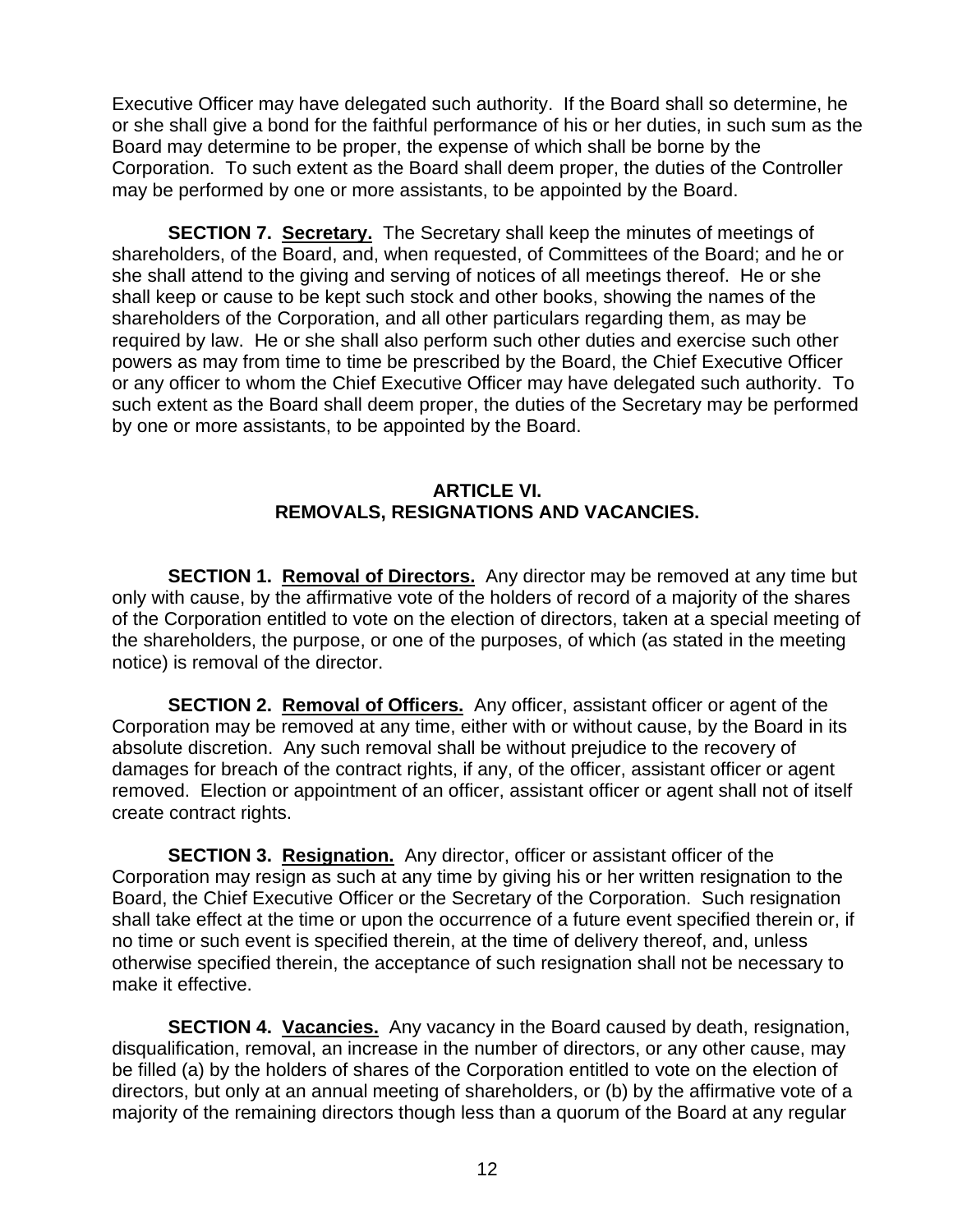or special meeting thereof. Each director so elected by the Board shall hold office until the next annual election of directors, and each director so elected by the shareholders shall hold office for a term expiring at the first annual meeting of shareholders subsequent to the annual meeting of shareholders at which such director was so elected by the shareholders, and, in each case, until his or her successor shall be elected, or until his or her death, or until he or she shall resign, or until he or she shall have been removed in the manner hereinabove provided. Any vacancy in the office of any officer or assistant officer caused by death, resignation, removal or any other cause, may be filled by the Board for the unexpired portion of the term.

### **ARTICLE VII. CONTRACTS, LOANS, CHECKS, DRAFTS, DEPOSITS, ETC.**

**SECTION 1. Execution of Contracts.** Except as otherwise provided by law or by these Bylaws, the Board (i) may authorize any officer, employee or agent of the Corporation to execute and deliver any contract, agreement or other instrument in writing in the name and on behalf of the Corporation, and (ii) may authorize any officer, employee or agent of the Corporation so authorized by the Board to delegate such authority by written instrument to other officers, employees or agents of the Corporation. Any such authorization by the Board may be general or specific and shall be subject to such limitations and restrictions as may be imposed by the Board. Any such delegation of authority by an officer, employee or agent may be general or specific, may authorize re-delegation, and shall be subject to such limitations and restrictions as may be imposed in the written instrument of delegation by the person making such delegation.

**SECTION 2. Loans.** No loans shall be contracted on behalf of the Corporation and no negotiable paper shall be issued in its name unless authorized by the Board. When authorized by the Board, any officer, employee or agent of the Corporation may effect loans and advances at any time for the Corporation from any bank, trust company or other institution, or from any firm, corporation or individual, and for such loans and advances may make, execute and deliver promissory notes, bonds or other certificates or evidences of indebtedness of the Corporation and when so authorized may pledge, hypothecate or transfer any securities or other property of the Corporation as security for any such loans or advances. Such authority may be general or confined to specific instances.

**SECTION 3. Checks, Drafts, etc.** All checks, drafts and other orders for the payment of money out of the funds of the Corporation and all notes or other evidences of indebtedness of the Corporation shall be signed on behalf of the Corporation in such manner as shall from time to time be determined by the Board.

**SECTION 4. Deposits.** All funds of the Corporation not otherwise employed shall be deposited from time to time to the credit of the Corporation in such banks, trust companies or other depositories as the Board may select or as may be selected by the Treasurer or any other officer, employee or agent of the Corporation to whom such power may from time to time be delegated by the Board.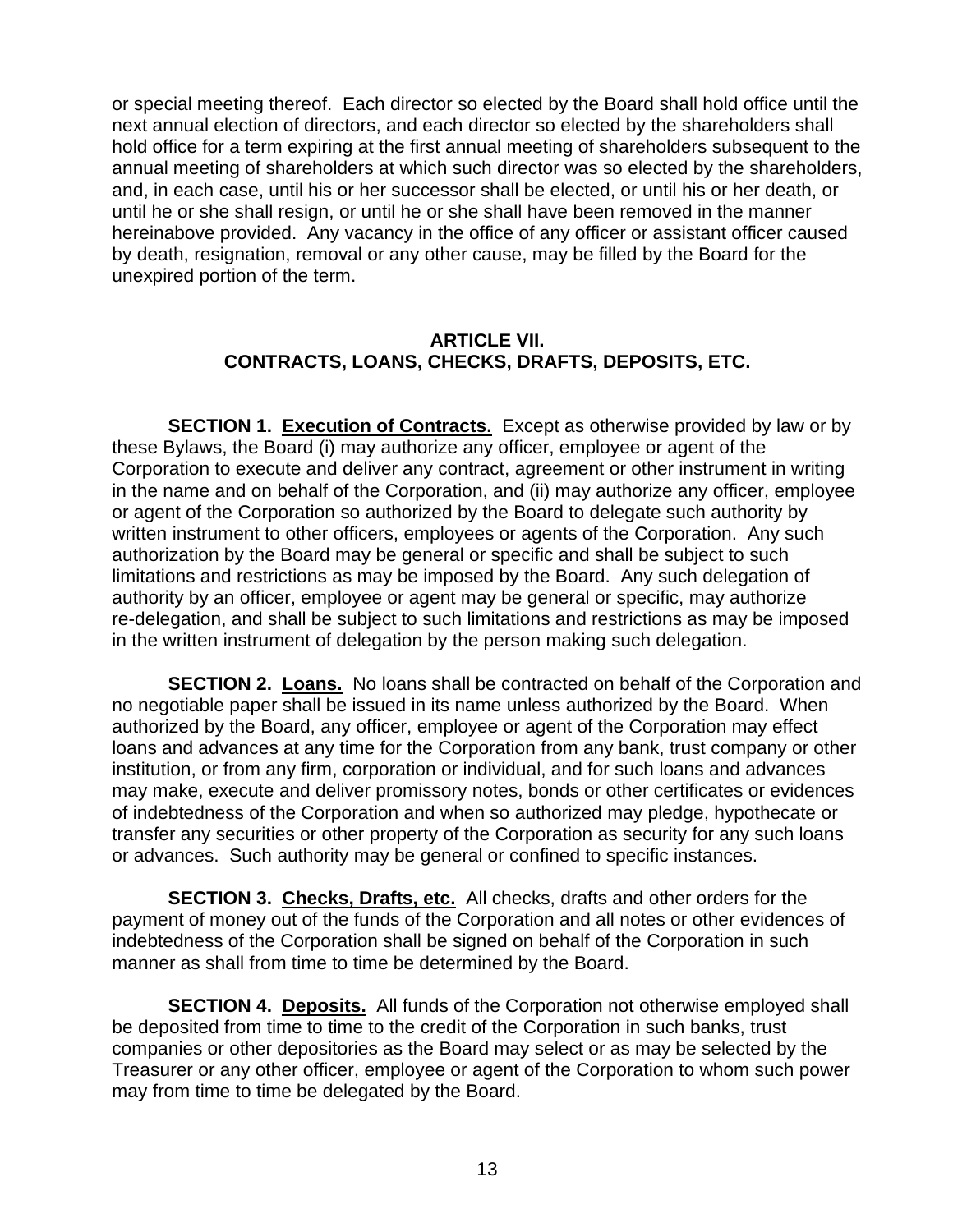**SECTION 5. Voting of Securities.** Unless otherwise provided by the Board, the Chief Executive Officer may from time to time appoint an attorney or attorneys, or agent or agents of the Corporation, in the name and on behalf of the Corporation, to cast the votes which the Corporation may be entitled to cast as the holder of stock or other securities in any other corporation, any of whose stock or other securities may be held by the Corporation, at meetings of the holders of the stock or other securities of such other corporation, or to consent in writing, in the name of the Corporation as such holder, to any action by such other corporation, and may instruct the person or persons so appointed as to the manner of casting such votes or giving such consent, and may execute or cause to be executed in the name and on behalf of the Corporation and under its corporate seal, or otherwise, all such written proxies or other instruments as such officer may deem necessary or proper in the premises.

### **ARTICLE VIII. CAPITAL STOCK.**

**SECTION 1. Certificates.** Shares of the stock of the Corporation may be certificated or uncertificated, as provided under the VSCA. Each shareholder, upon written request to the transfer agent of the Corporation, shall be entitled to a certificate for the stock of the Corporation in such form as may from time to time be approved by the Board, signed by the Chairman of the Board, the President or a Vice President and the Secretary or an Assistant Secretary or the Treasurer or an Assistant Treasurer or any other officer authorized by these Bylaws or a resolution of the Board. Any such certificate may, but need not, bear the seal of the Corporation or a facsimile thereof. If any such certificate is countersigned by a transfer agent or registered by a registrar other than the Corporation or an employee of the Corporation, the signatures of any of the officers above specified upon such certificate may be facsimiles. In case any such officer who shall have signed or whose facsimile signature shall have been placed upon such certificate shall have ceased to be such before such certificate is issued, it may be issued by the Corporation with the same effect as if such officer had not ceased to be such at the date of its issue.

Within a reasonable time after the issuance or transfer of uncertificated stock, the Corporation shall send to the registered owner thereof a written notice setting forth: the name of the Corporation; that the Corporation is organized under the law of the Commonwealth of Virginia; the name of the shareholder; the number and class of shares (and the designation of the series, if any); and any restrictions on the transfer or registration of transfer of such shares of stock imposed by the Articles, these Bylaws, any agreement among shareholders or any agreement between shareholders and the Corporation. Such notice shall either (i) contain a summary of the designations, rights, preferences, and limitations applicable to each class or series within a class that the Corporation is authorized to issue and the variations in rights, preferences, and limitations determined for each series (and the authority of the Board of Directors to determine variations for future series) or (ii) a statement that the Corporation will furnish the shareholder this information on request in writing and without charge.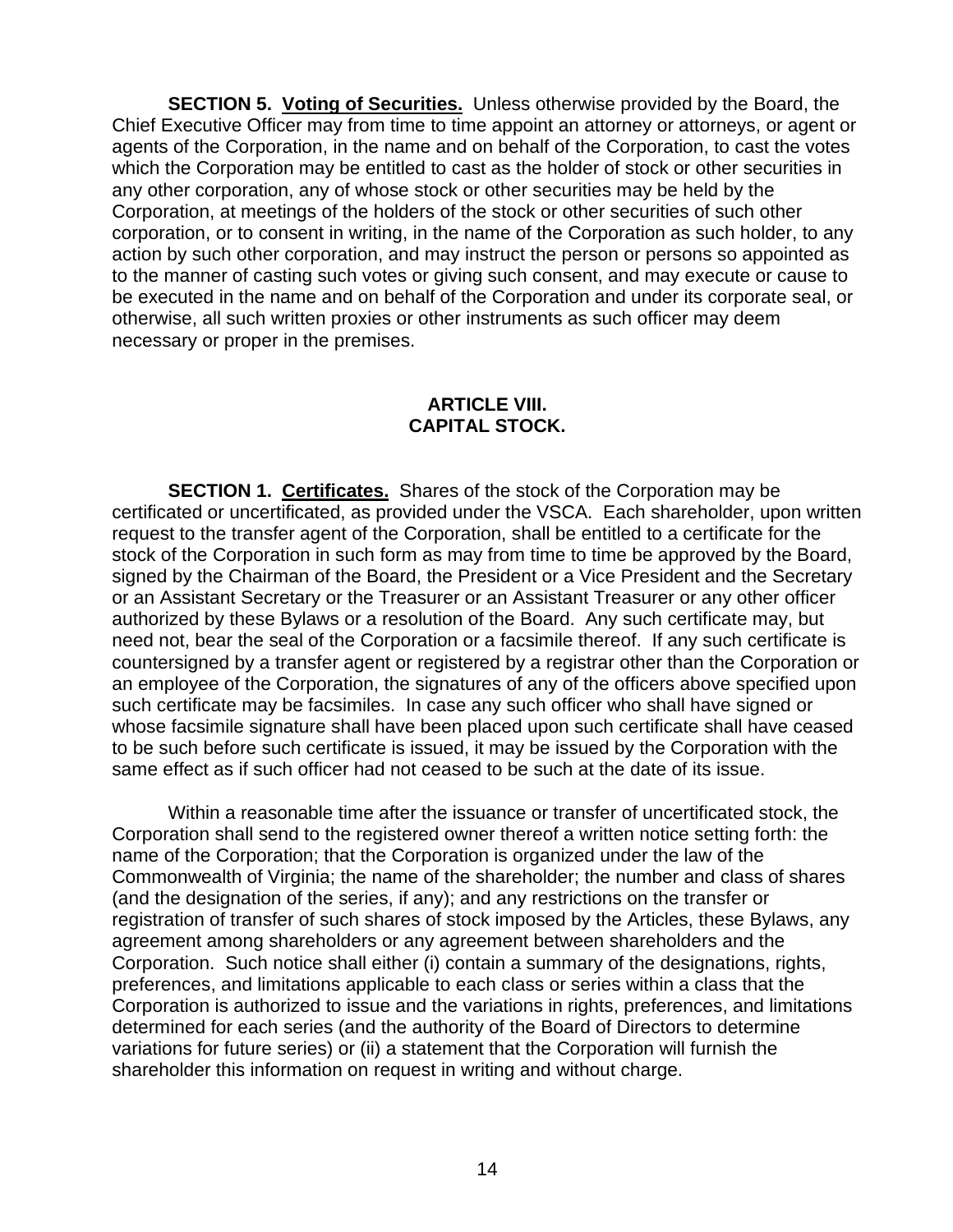**SECTION 2. Transfers.** Uncertificated shares of stock of the Corporation shall be transferable upon proper instructions from the holder of such shares, and certificated shares of the Corporation shall be transferable on the stock books of the Corporation by the holder in person or by his or her attorney thereunto authorized by power of attorney duly executed and filed with the Secretary or the transfer agent. Except as hereinafter provided in the case of loss, destruction or mutilation of certificates, no transfer of certificated stock shall be entered until the previous certificate, if any, given for the same shall have been surrendered and canceled. Except as otherwise provided by law, no transfer of shares shall be valid as against the Corporation, its shareholders or creditors, for any purpose, until it shall have been entered in the stock records of the Corporation by an entry showing from and to whom transferred. The Board may also make such additional rules and regulations as it may deem expedient concerning the issue and transfer of certificates representing shares of the capital stock of the Corporation.

**SECTION 3. Status as Shareholders.** Except as may otherwise be required by the VSCA, by the Articles or by these Bylaws, the Corporation shall be entitled to treat (i) each record holder of certificated shares, as shown on its books, and (ii) each registered owner of uncertificated shares, as the owner of such stock for all purposes, including the payment of dividends and the right to vote with respect thereto, regardless of any transfer, pledge or other disposition of such stock, until (i) any certificated shares have been transferred on the books of the Corporation in accordance with the requirements of these Bylaws, or (ii) proper notice of such event as to any uncertificated shares has been given to the Corporation by the registered owner thereof. It shall be the duty of (i) each record holder of certificated shares and (ii) each registered owner of uncertificated shares, in either case, to notify the Corporation of his or her post office address and any changes thereto.

**SECTION 4. Record Date.** For the purpose of determining shareholders entitled to notice of or to vote at any meeting of shareholders or any adjournment thereof, or entitled to receive payment of any dividend, or in order to make a determination of shareholders for any other proper purpose, the Board may fix in advance a date as the record date for any such determination of shareholders, such date in any case to be not more than seventy days prior to the date on which the particular action, requiring such determination of shareholders, is to be taken. When a determination of shareholders entitled to vote at any meeting of shareholders has been made as provided in this section, such determination shall apply to any adjournment thereof unless the Board fixes a new record date, which it shall do if the meeting is adjourned to a date more than 120 days after the date fixed for the original meeting.

**SECTION 5. Lost, Destroyed or Mutilated Certificates.** In case of loss, destruction or mutilation of any certificate of stock upon proof of such loss, destruction or mutilation and upon the giving of a bond of indemnity to the Corporation in such form and in such sum as the Board may direct; (or without requiring any bond when, in the judgment of the Board, it is proper so to do), the Corporation may issue a new certificate or may issue uncertificated shares in place of the certificate previously issued by the Corporation.

**SECTION 6. Control Share Acquisitions.** Article 14.1 of Chapter 9 of Title 13.1 of the Code of Virginia shall not apply to acquisitions of shares of the Corporation.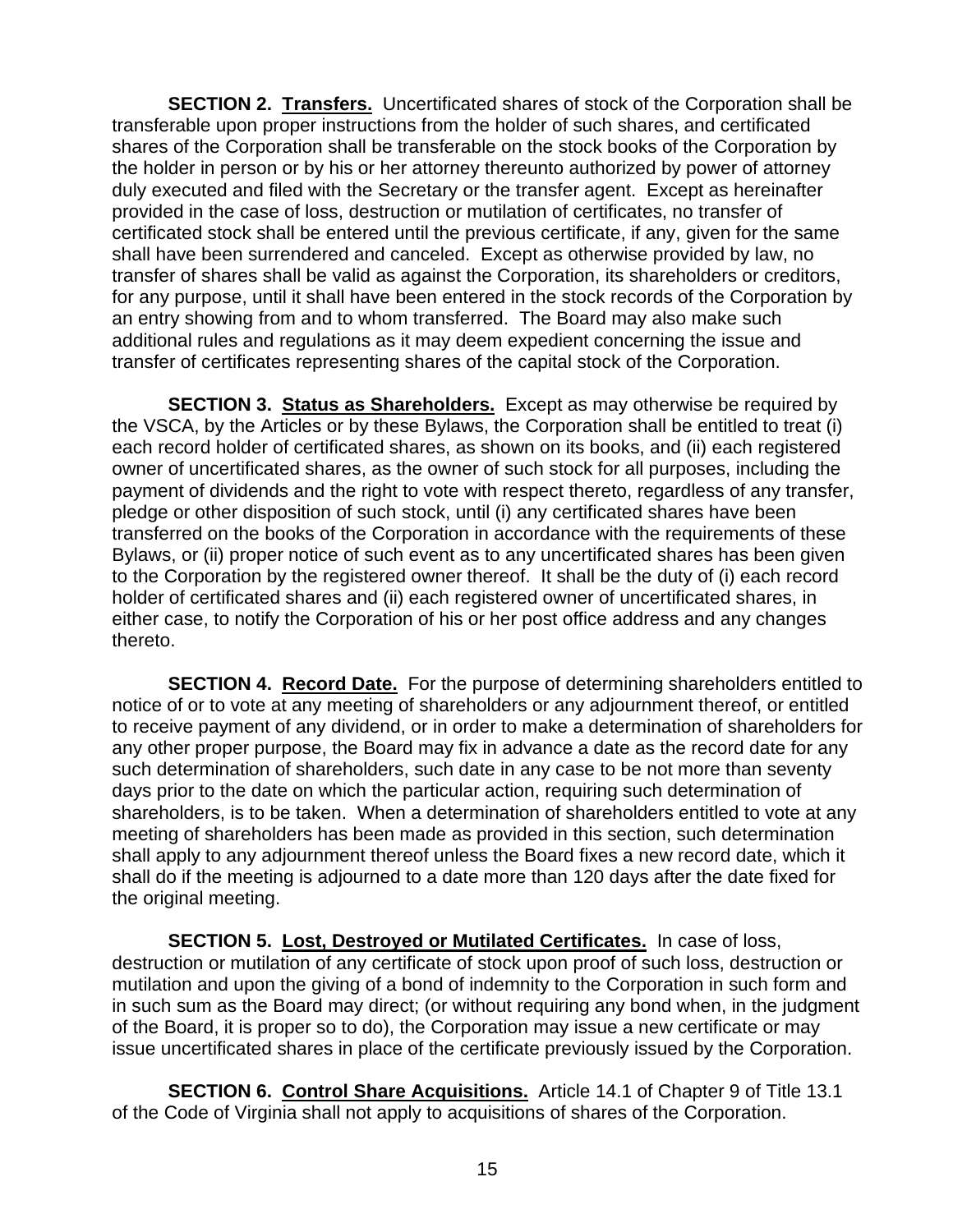#### **ARTICLE IX. INSPECTION OF RECORDS.**

The Board from time to time shall determine whether, to what extent, at what times and places, and under what conditions and regulations the accounts and books and papers of the Corporation, or any of them, shall be open for the inspection of the shareholders, and no shareholder shall have any right to inspect any account or book or paper of the Corporation except as expressly conferred by statute or by these Bylaws or authorized by the Board.

#### **ARTICLE X. AUDITOR.**

The Board shall annually appoint an independent accountant who shall carefully examine the books of the Corporation. One such examination shall be made immediately after the close of the fiscal year and be ready for presentation at the annual meeting of shareholders of the Corporation, and such other examinations shall be made as the Board may direct.

#### **ARTICLE XI. SEAL.**

The seal of the Corporation shall be circular in form and shall bear the name of the Corporation and the year "1892."

#### **ARTICLE XII. FISCAL YEAR.**

The fiscal year of the Corporation shall end on the 31st day of December in each year.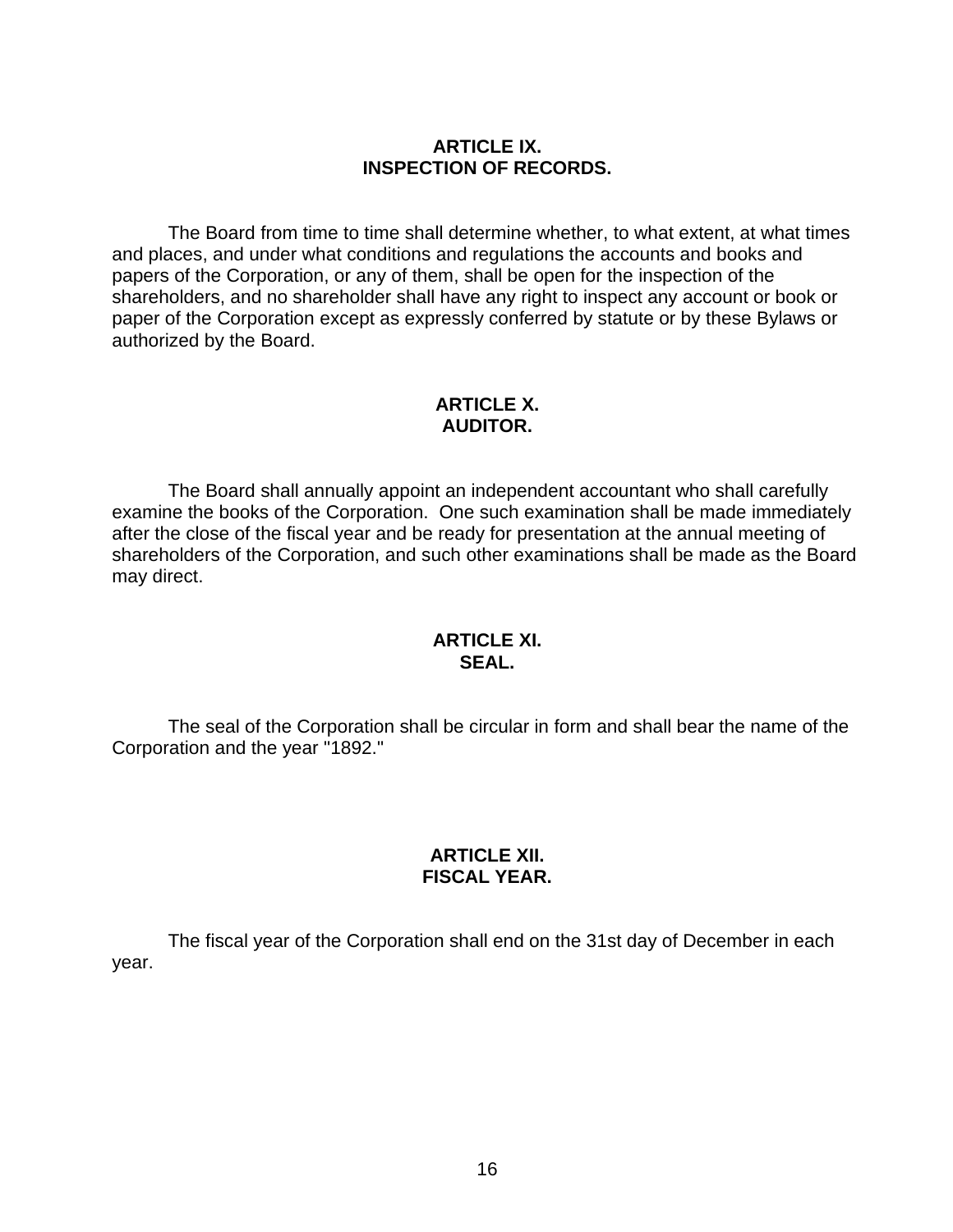#### **ARTICLE XIII. AMENDMENTS.**

The Bylaws of the Corporation may be altered, amended or repealed and new Bylaws may be adopted by the Board (except to the extent limited by Section 1 of Article II and Article III(g)), or by the holders of the outstanding shares of the Corporation entitled to vote generally at any annual or special meeting of the shareholders when notice thereof shall have been given in the notice of the meeting of shareholders.

#### **ARTICLE XIV. HEADINGS; USAGE.**

The headings of Sections in these Bylaws are provided for convenience only and shall not affect their construction or interpretation. All references to "Section" or "Sections" refer to the corresponding Section or Sections of these Bylaws. All references to specific sections of the VSCA shall be deemed to refer to any successor provision of such statute or any successor statute, as appropriate. All references in these Bylaws to gender or number shall be construed to mean such gender or number as is appropriate in the particular circumstances.

## **EMERGENCY BYLAWS.**

**SECTION 1. Definitions.** As used in these Emergency Bylaws,

(a) the term "period of emergency" shall mean any period during which a quorum of the Board cannot readily be assembled because of some catastrophic event.

(b) the term "incapacitated" shall mean that the individual to whom such term is applied shall not have been determined to be dead but shall be missing or unable to discharge the responsibilities of his or her office; and

(c) the term "senior officer" shall mean the President, any corporate Vice President, the Treasurer, the Controller and the Secretary, and any other person who may have been so designated by the Board before the emergency.

**SECTION 2. Applicability.** These Emergency Bylaws, as from time to time amended, shall be operative only during any period of emergency. To the extent not inconsistent with these Emergency Bylaws, all provisions of the regular Bylaws of the Corporation shall remain in effect during any period of emergency.

No officer, director or employee shall be liable for actions taken in good faith in accordance with these Emergency Bylaws.